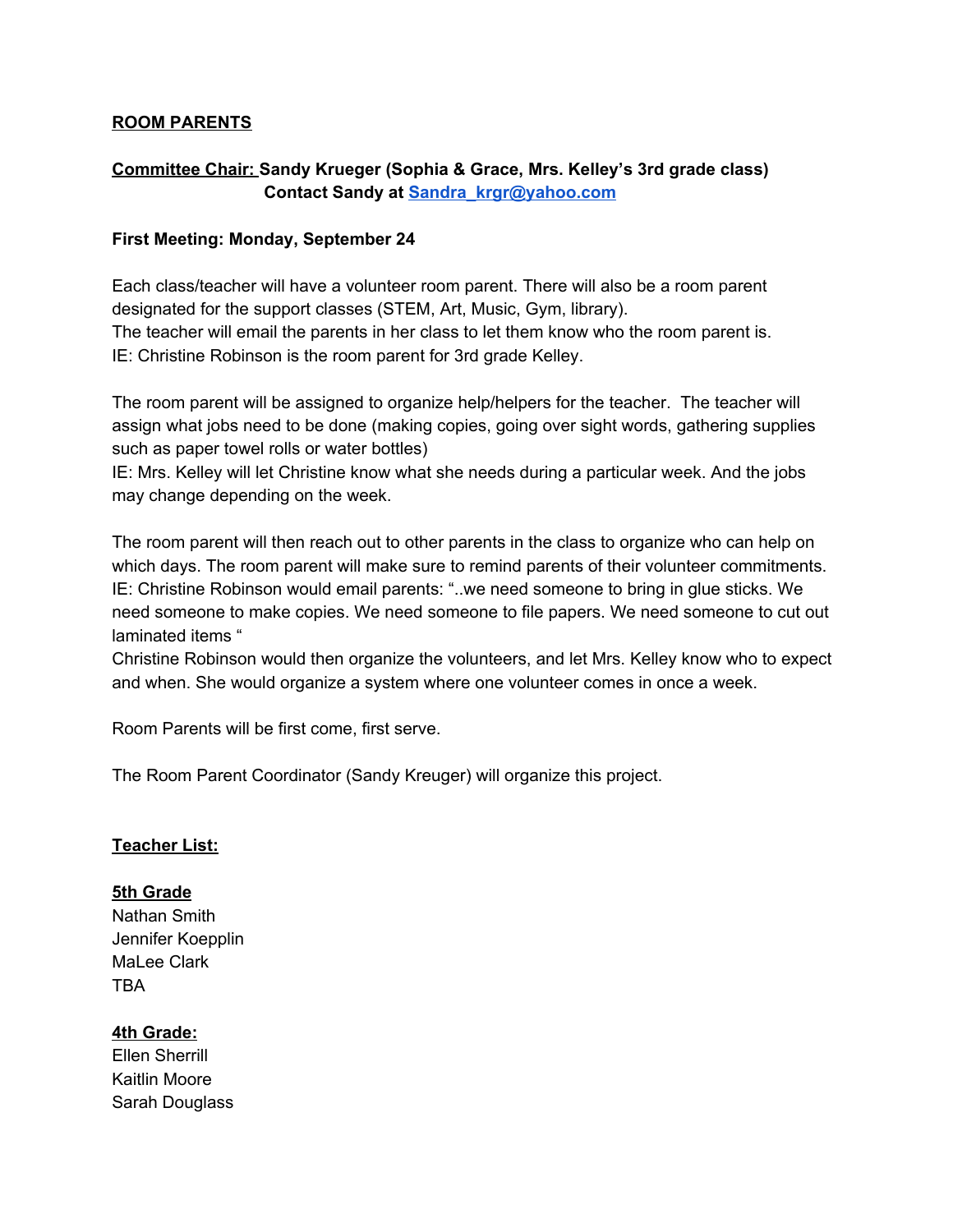Kala Ealy

#### **3rd Grade:**

Kimber Bagwell Janna Shepherd Erin Kelley - Christine Robinson Meg Ford Jennifer Walker

#### **2nd Grade:**

Audrey Jankowich Jennifer Tankersley Janna Taylor Erin Casler Taylor Schewe

### **1st Grade:**

Carly Reynolds Lauren Costner Desiree Gilbert Tammy Pardue Jennifer Gipson

### **Kindergarten:**

Kelly Holland Kendall Phillips Kristin Cummings Candice Moses Rachel Gass TBA

## **Pre-Kindergarten:**

Alyssa Begle Brooke Carr Anna Cross Mandi Lussier

**Special Education:** Madison Tolbert

### **Support:**

Music - Debra Lanham Art - Lisa Redditt